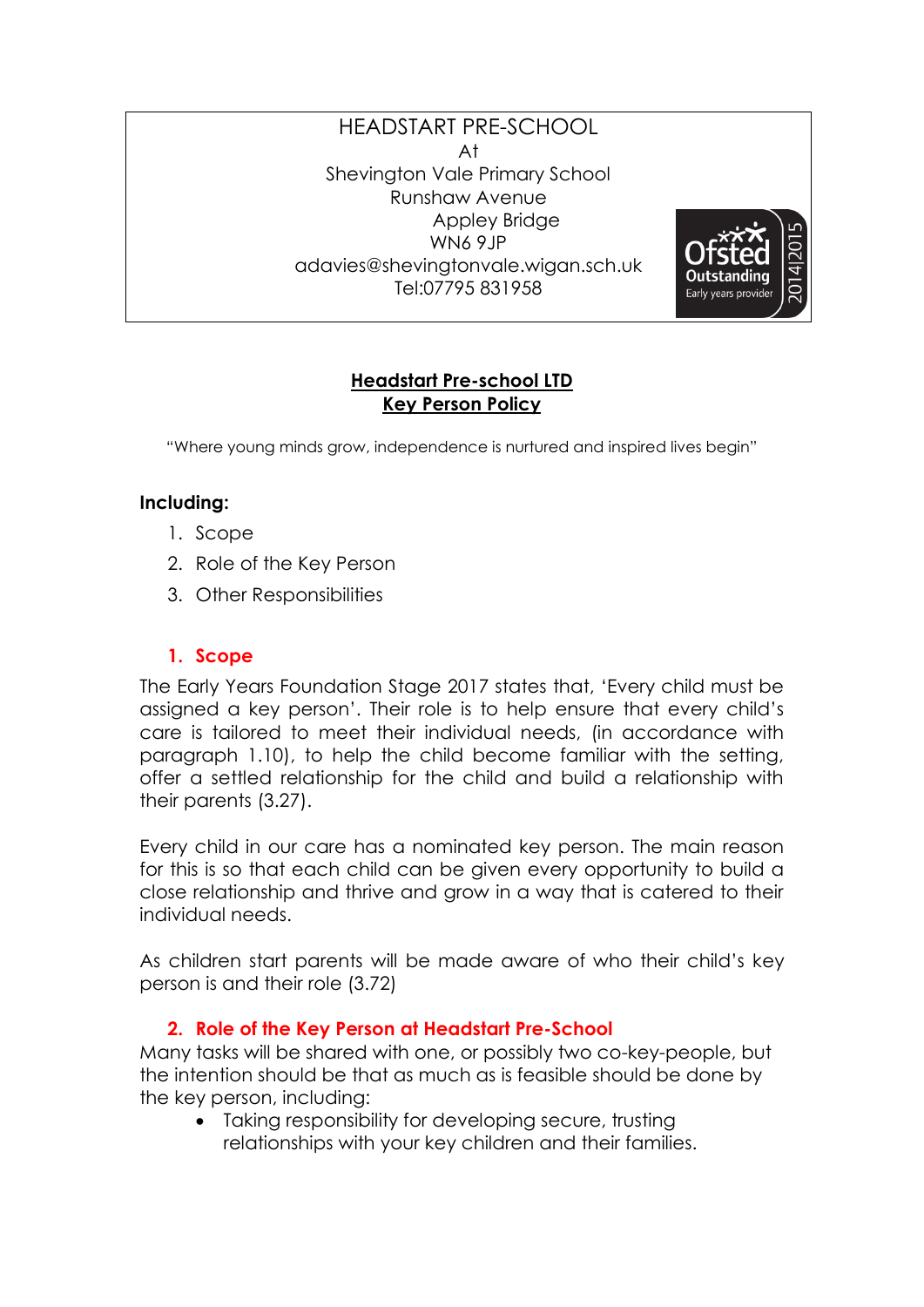- settling new key children into the setting gradually, spending time with each child's family to learn about the child's changing routines, interests and dispositions; with you as the main point of contact for child and family.
- Receiving and settling your key children as they arrive each day.
- Supporting the children's growing skills and independence.
- Providing a secure base for your key children by being physically and emotionally available for them to come back to, by sitting at their level and in close proximity to them.
- Comforting distressed children by acknowledging their feelings, offering explanations and reassurance calmly and gently.
- Acknowledging and allowing children to express a range of feelings: anger, joy, distress, excitement, jealously, disappointment, love.
- Regularly recording observations and sharing them with other staff and the child's family.
- Taking responsibility for planning to meet your key children's interests and skills.
- Ensure all assessment information is current and kept up to date.
- Plan and implement any interventions for children as needed.
- Attend and support meetings for those children whom need extra support or whom have an SEN plan in place.
- Write development reviews and undertake them with parents/ guardians.
- Provide support for transitions and facilitate meetings as appropriate.

# **3. Other responsibilities**

- Continue to discuss with parents/guardians at the settling in stage, and throughout their time at pre-school, all about their child. The key person will then know as much as possible about the child, their needs and wants with regard to their care and development.
- Throughout the child's time at pre-school their key person will speak to the parents/guardians and keep communication open so that any care and development needs and issues that arise can be discussed and dealt with. This way the child will have the best possible consistency of care at home and at Headstart and grow and develop in a positive way and to their full potential.
- Discuss with parents any medical needs including asthma and in turn discuss with the child how we will support them with this at the setting (including how they can communicate their need to use their inhaler). (see well child policy on administration of inhaler)